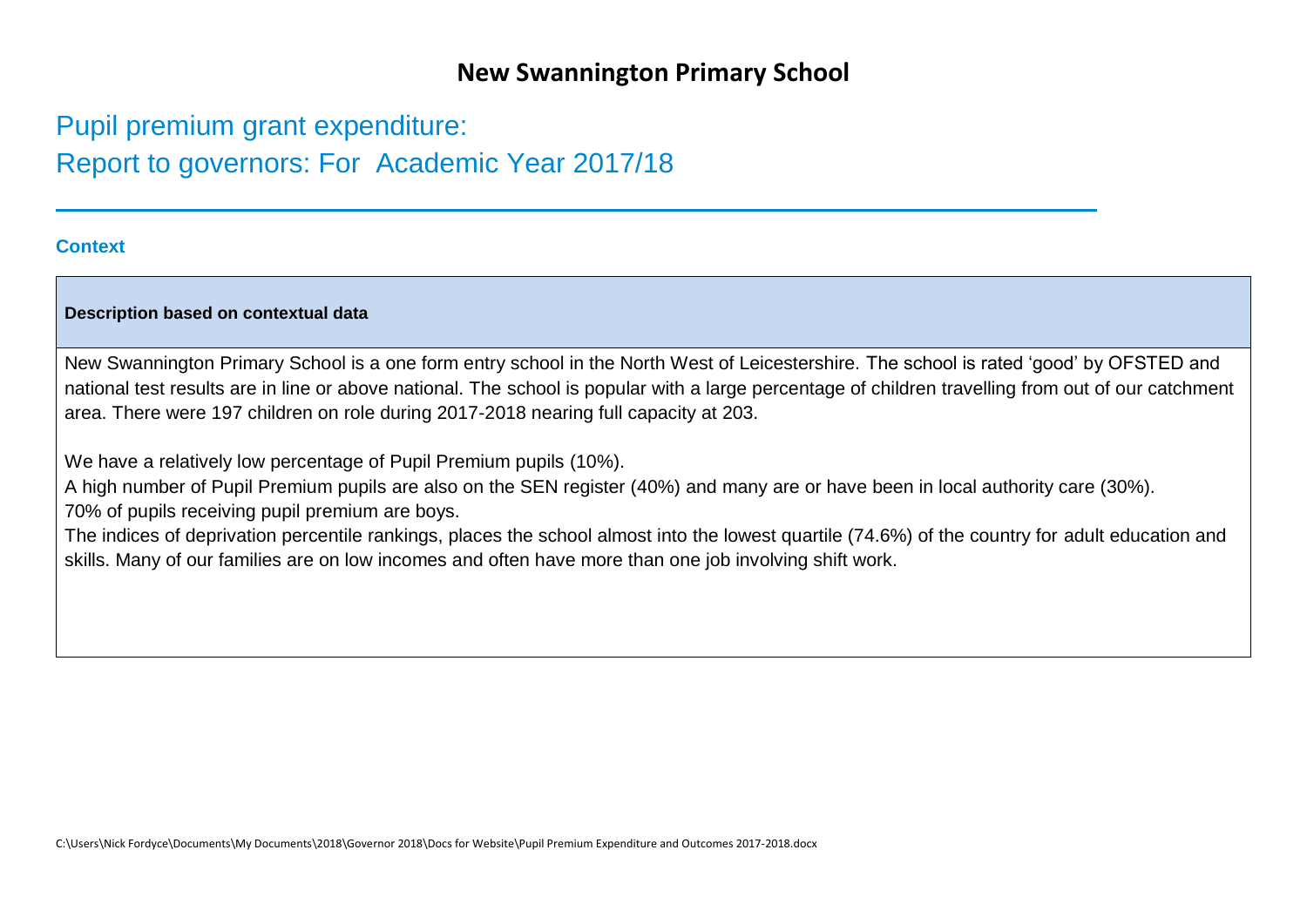### **Overview of the school**

| Number of pupils and pupil premium grant (PPG) received |                      |  |  |  |  |  |  |
|---------------------------------------------------------|----------------------|--|--|--|--|--|--|
| Total number of pupils on roll                          | 191                  |  |  |  |  |  |  |
| Total number of pupils eligible for PPG                 | 20 (including 6 PP+) |  |  |  |  |  |  |
| Amount of PPG received per pupil                        | £1320 PP £1900 PP+   |  |  |  |  |  |  |
| <b>Total amount of PPG received</b>                     | £29,880              |  |  |  |  |  |  |

| Previous progress of disadvantaged pupils<br>(pupils eligible for free school meals or in local authority care for at least six months) |            |     |            |     |                   |     |                   |     |            |     |                   |     |
|-----------------------------------------------------------------------------------------------------------------------------------------|------------|-----|------------|-----|-------------------|-----|-------------------|-----|------------|-----|-------------------|-----|
|                                                                                                                                         |            |     |            |     |                   |     |                   |     |            |     |                   |     |
|                                                                                                                                         |            |     |            |     |                   |     |                   |     |            |     |                   |     |
|                                                                                                                                         | Year 1     |     |            |     | Year <sub>3</sub> |     | Year <sub>4</sub> |     | Year 5     |     | Year <sub>6</sub> |     |
|                                                                                                                                         | <b>Dis</b> | All | <b>Dis</b> | All | Dis               | All | <b>Dis</b>        | All | <b>Dis</b> | All | <b>Dis</b>        | All |
| Reading                                                                                                                                 | 5.5        | 5.1 | 3.0        | 6.3 | 7.0               | 5.2 | 6.7               | 6.4 |            | 5.9 | 6.5               | 6.7 |
| Writing                                                                                                                                 | 5.5        | 5.0 | 4.3        | 6.6 | 7.0               | 5.7 | 5.9               | 4.7 |            | 5.9 | 6.8               | 6.6 |
| <b>Maths</b>                                                                                                                            | 5.5        | 5.2 | 5.7        | 6.2 | 5.0               | 5.0 | 5.6               | 5.9 |            | 6.0 | 7.0               | 6.7 |
|                                                                                                                                         |            |     |            |     |                   |     |                   |     |            |     |                   |     |
|                                                                                                                                         |            |     |            |     | Year <sub>2</sub> |     |                   |     |            |     |                   |     |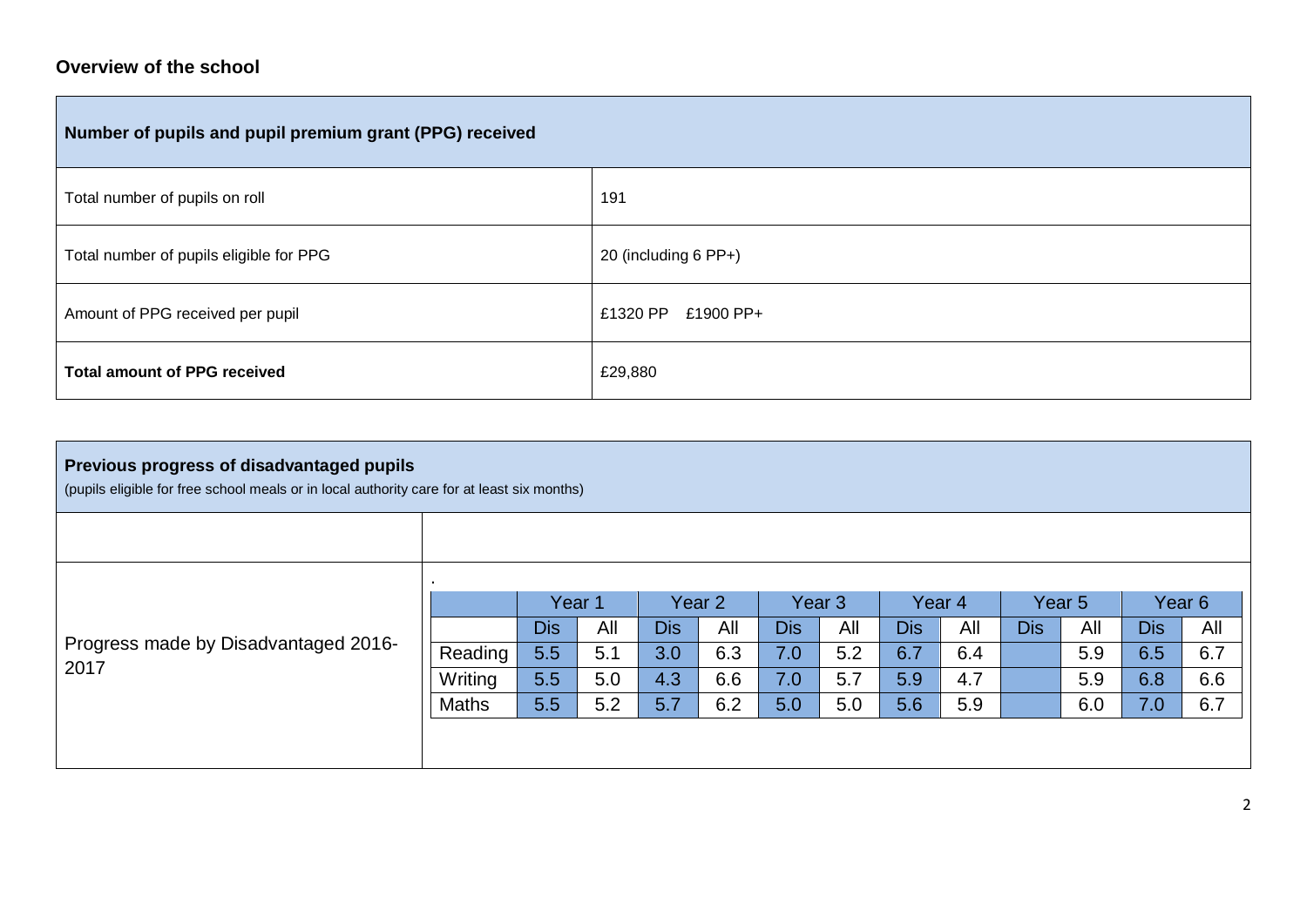### **Current performance of disadvantaged pupils**

(pupils eligible for free school meals or in local authority care for at least six months)

|              |            |     |     |        |     | 2017/18           |            |        |            |                   |            |                   |
|--------------|------------|-----|-----|--------|-----|-------------------|------------|--------|------------|-------------------|------------|-------------------|
| $\sim$       |            |     |     |        |     |                   |            |        |            |                   |            |                   |
|              | Year 1     |     |     | Year 2 |     | Year <sub>3</sub> |            | Year 4 |            | Year <sub>5</sub> |            | Year <sub>6</sub> |
|              | <b>Dis</b> | Non | Dis | Non    | Dis | Non               | <b>Dis</b> | Non    | <b>Dis</b> | <b>Non</b>        | <b>Dis</b> | Non               |
| Reading      | 6.0        | 5.6 | 3.8 | 3.9    | 3.0 | 3.7               | 3.0        | 3.9    | 3.0        | 4.1               | 5.7        | 4.5               |
| Writing      | 5.3        | 5.6 | 3.8 | 3.8    | 2.7 | 3.1               | 2.5        | 3.3    | 3.0        | 4.0               | 8.3        | 4.8               |
| <b>Maths</b> | 6.0        | 5.1 | 4.2 | 4.1    | 4.3 | 3.2               | 2.0        | 3.3    | 8.0        | 3.8               | 4.7        | 4.9               |

Pupil premium pupils account for a small percentage of children in each class (ranging from 1 to 5.)

Progress made by Disadvantaged children 2017/2018

### **KS1 2017-2018 Attainment**

|                     | <b>PP</b> | non |
|---------------------|-----------|-----|
| Reading at or above | 80%       | 82% |
| Writing at or above | 80%       | 95% |
| Maths at or above   | 80%       | 91% |

Attainment for pupil premium by the end of KS1 shows that the percentage of pupil premium pupils attaining at or above is broadly similar in Reading. The percentage of pupil premium attaining at or above in Maths and Writing is lower, but the numbers of children are very small. (40% of the pupil premium children in this cohort are also SEN.)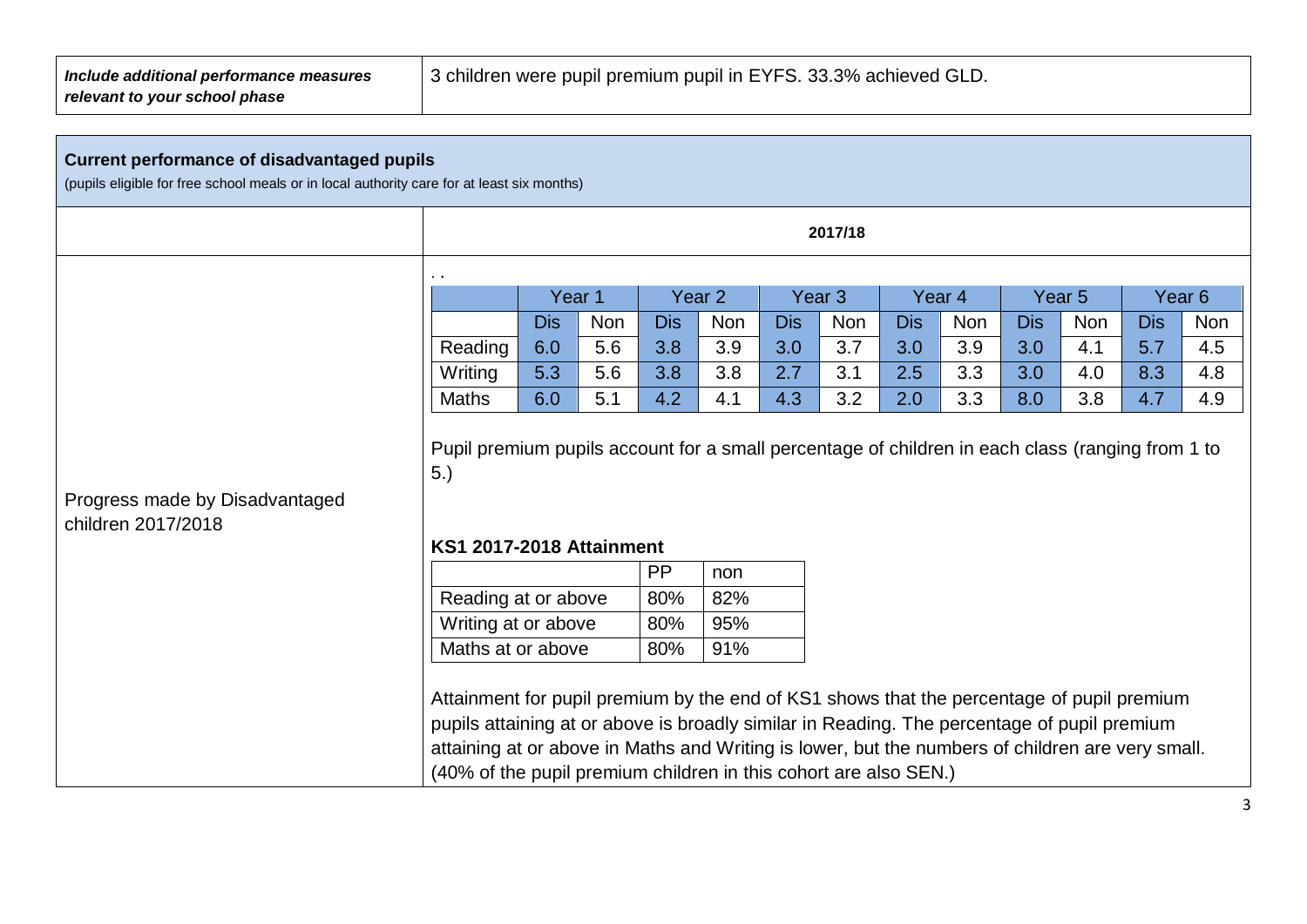|                                                                          | <b>KS2 2017-2018 Attainment</b>                       |           |     |                                                                                                                                                                                                                                                                                      |
|--------------------------------------------------------------------------|-------------------------------------------------------|-----------|-----|--------------------------------------------------------------------------------------------------------------------------------------------------------------------------------------------------------------------------------------------------------------------------------------|
|                                                                          |                                                       | <b>PP</b> | non |                                                                                                                                                                                                                                                                                      |
|                                                                          | Reading at or above                                   | $33.3\%$  | 95% |                                                                                                                                                                                                                                                                                      |
|                                                                          | Writing at or above                                   | $33.3\%$  | 95% |                                                                                                                                                                                                                                                                                      |
|                                                                          | Maths at or above                                     | 66.6%     | 95% |                                                                                                                                                                                                                                                                                      |
|                                                                          |                                                       |           |     | Attainment for pupil premium at the end of KS2 is lower than non-pupil premium. Maths is stronger<br>for pupil premium children than reading and writing. The percentage of pupil premium children in<br>the class is small and 66.6% were SEN and 33.3% were looked after children. |
| Include additional performance measures relevant<br>to your school phase | 1 pupil premium child was in EYFS. 100% achieved GLD. |           |     |                                                                                                                                                                                                                                                                                      |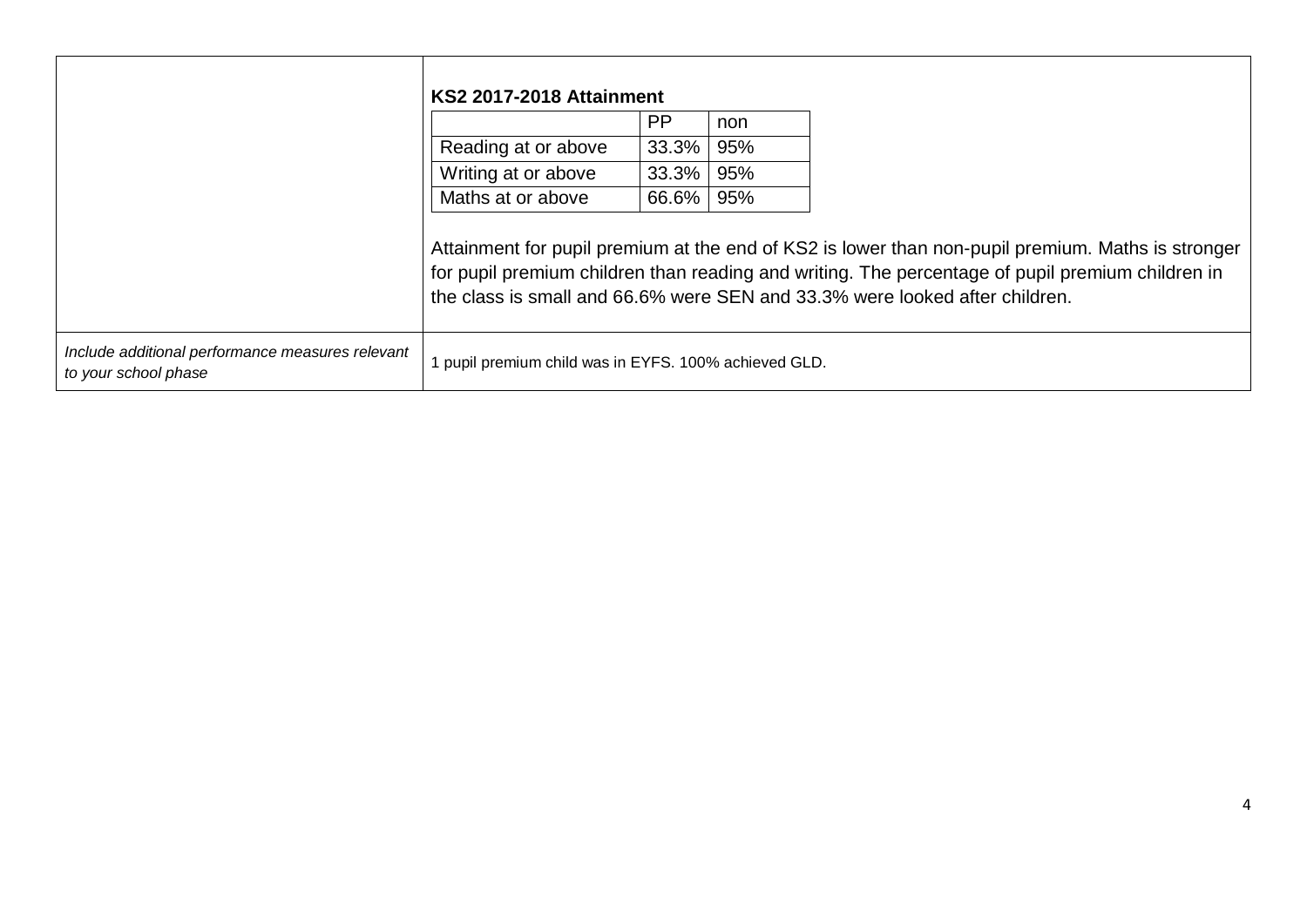### **Summary of PPG spending 2017/18**

#### **Objectives in spending PPG:**

We have high aspirations and ambitions for our children and we believe that no child should be left behind. We are determined to ensure that our children are given every chance to realise their full potential. We believe that one of the biggest barriers for children can be poverty of expectation and so are determined to create a climate that does not limit a child's potential in any way.

At New Swannington Primary School we believe that every child must be provided with opportunities to develop socially, emotionally, academically and physically to achieve the highest possible standards. We are an inclusive learning community that is committed to ensuring that all of the children in our care are happy, enthusiastic and purposeful learners

Historically our levels of attainment are lower for FSM (eligible for free school meals) – this is also a national trend. OFSTED says that 'national figures indicate children from poor socio economic backgrounds particularly those from White British backgrounds are still most likely to be failed by the system.' Our school matches this group and although we have a good track record of ensuring that pupils make good progress our key objective in using the Pupil Premium is to maintain and accelerate progress between pupil groups.

Through targeted interventions we are working to eliminate barriers to learning and progress. Many children start school with low attainment on entry and our aim is to ensure that they make accelerated progress in order to reach age related expectations as they move through the school.

Using research (Education Endowment Fund, OFSTED Pupil Premium Report Feb.2013) we have made informed choices about which interventions will be most effective. Our plan for 2017/18 provided interventions which predominantly focused on developing reasoning in maths, phonics tuition, one-one tuition through booster groups, Forest Schools, Talk Boost and targeted resources.

In addition, our Family Support and Family Link Worker alongside assertive mentoring supported pupils social and emotional needs. The Inclusion Coordinator and Key Stage 1 Coordinator/Teaching and Learning Lead support the drive to further develop constantly high standards of teaching across the school, share best practice and provide targeted support and intervention for pupils.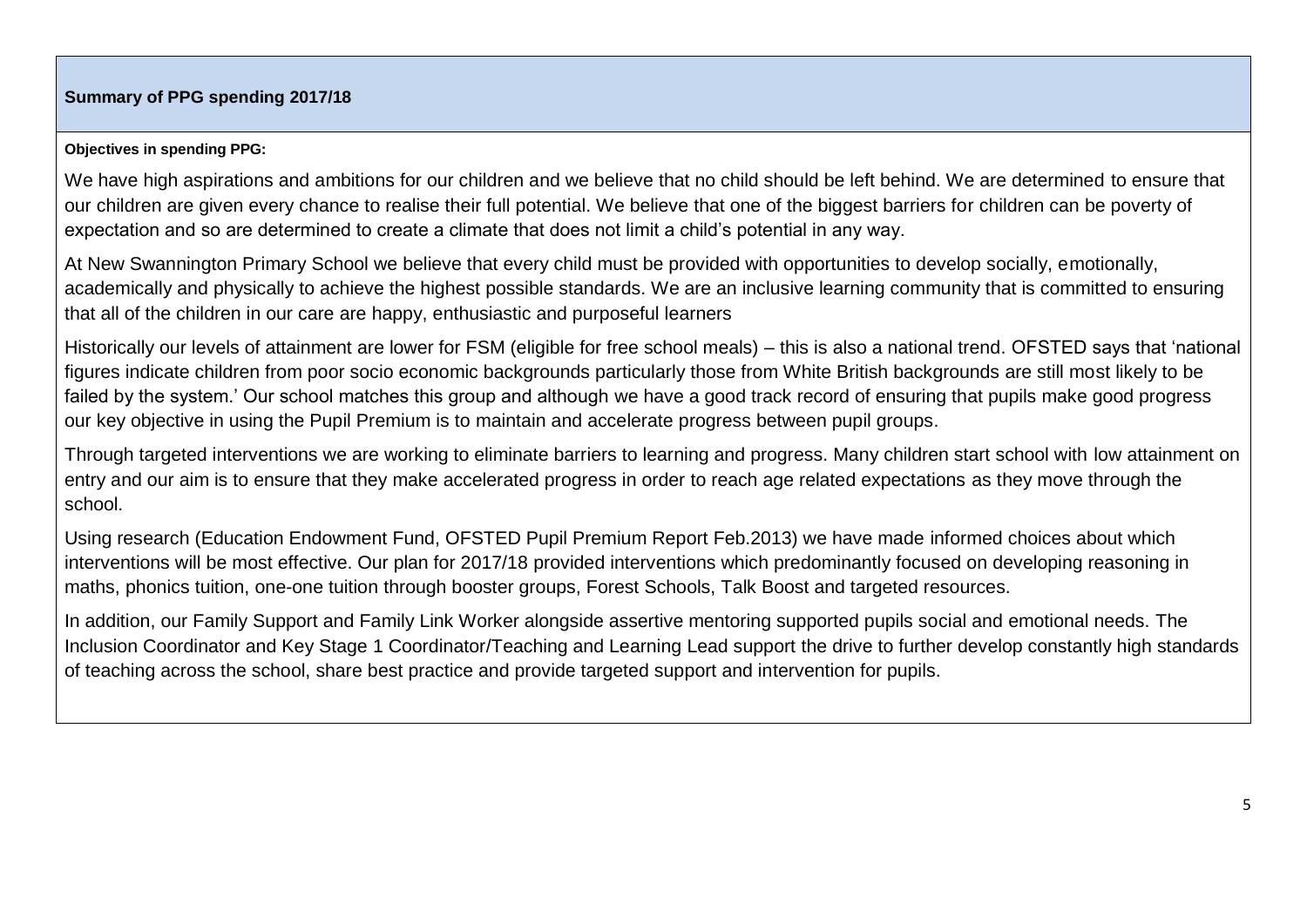**Summary of spending and actions taken:**

| Pupil Premium Expenditure by item/project 2017/18 |                                                                                |       |                                                                       |                                                                                                                                                                                                          |  |  |  |  |
|---------------------------------------------------|--------------------------------------------------------------------------------|-------|-----------------------------------------------------------------------|----------------------------------------------------------------------------------------------------------------------------------------------------------------------------------------------------------|--|--|--|--|
| Year<br>Group                                     | Item/Project                                                                   | Cost  | Objective                                                             | <b>Desired Outcome</b>                                                                                                                                                                                   |  |  |  |  |
|                                                   | One to one tuition in maths for<br>children in Years 1, 2, 3, 4, 5<br>and 6    | £1500 | Targeted support in maths to<br>ensure accelerated progress           | Targeted children to make expected or better than expected progress to<br>ensure more children working at and where appropriate greater depth<br>maintained and achieved.                                |  |  |  |  |
|                                                   | One to one tuition in English for<br>children in Years 2, 3, 4, 5 and<br>6     | £1500 | Targeted support in English to<br>ensure accelerated progress         | Targeted children to make expected or better than expected progress to<br>ensure more children working at and where appropriate greater depth<br>maintained and achieved.                                |  |  |  |  |
|                                                   | Small group booster tuition for<br>Y1 and Y2.                                  | £1000 | Targeted support in Phonics to<br>ensure pass in phonics screen.      | To be at national in Year 1 phonics screen and Y2 retakes.                                                                                                                                               |  |  |  |  |
|                                                   | SATs booster sessions X 15<br>One to one x 4                                   | £1500 | Targeted support in Mental<br>Maths to ensure accelerated<br>progress | To accelerate learning in maths                                                                                                                                                                          |  |  |  |  |
|                                                   | Forest schools- cascade to<br>additional member of staff/<br>materials / staff | £3000 | To provide opportunity for<br>experiential learning                   | Children develop communication skills. Children are able to work<br>collaboratively. Children have the opportunity to learn practical skills<br>outdoors.<br>Improved Boxall scores in identified areas. |  |  |  |  |
| Key Stage1<br>/EYFS                               | Part fund specialist language<br>and music teacher for Key<br>Stage 1 and EYFS | £3250 | Enrichment                                                            | Broaden experience / enjoyment                                                                                                                                                                           |  |  |  |  |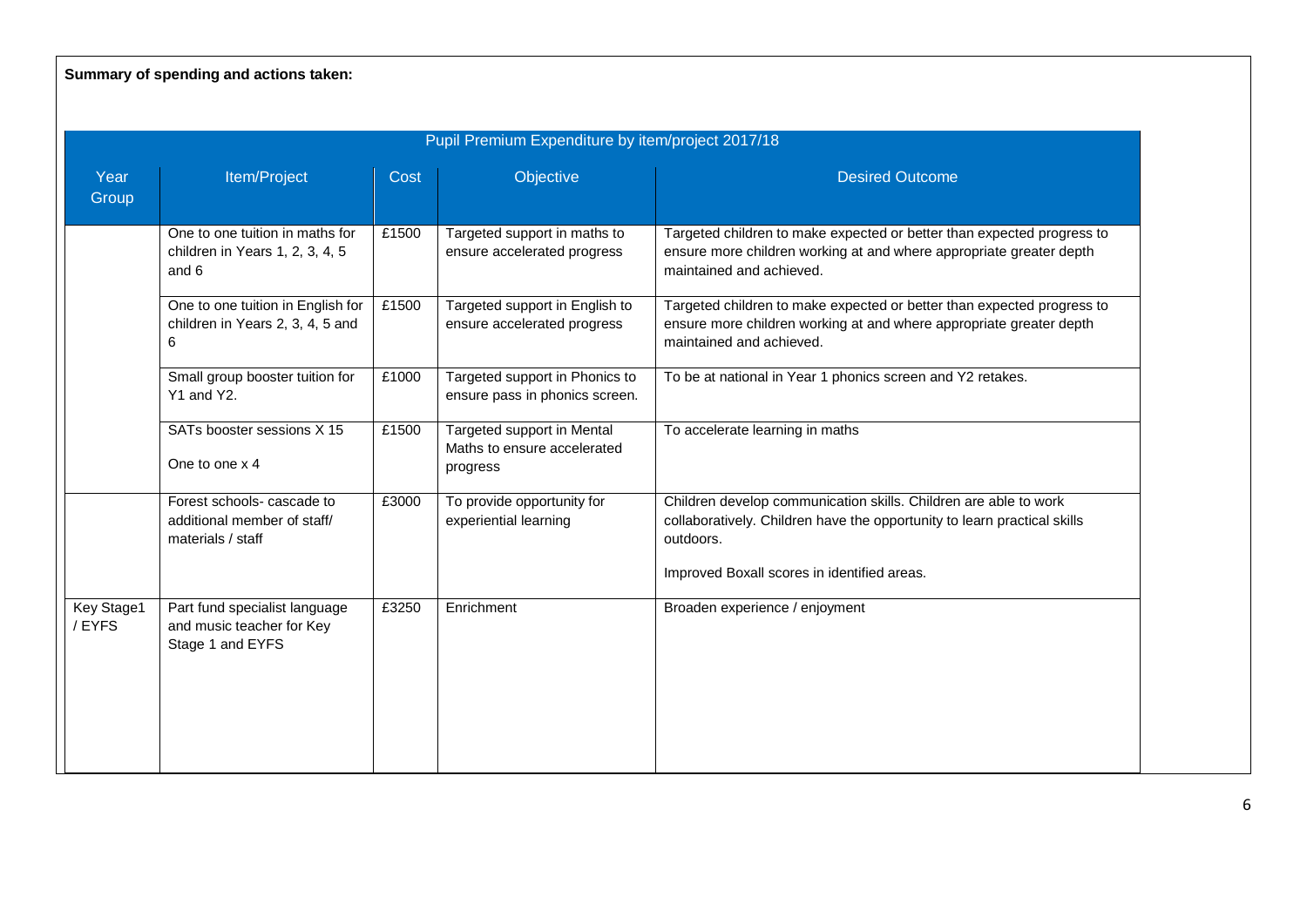| Year<br>Group   | Item/Project                                                          | Cost  | Objective                                                                                                                                   | Desired Outcome and how we will measure impact                                                                                                                                                                                             |
|-----------------|-----------------------------------------------------------------------|-------|---------------------------------------------------------------------------------------------------------------------------------------------|--------------------------------------------------------------------------------------------------------------------------------------------------------------------------------------------------------------------------------------------|
|                 | Reading Intervention for EYFS                                         | £1000 | Targeted 1:1 reading support in<br><b>EYFS</b>                                                                                              | Accelerated progress in reading with significantly higher % of children<br>achieving GLD than entered EYFS at ARE.                                                                                                                         |
|                 | Talk Boost X 3 per week for 10<br>weeks                               | £1600 | To move children working below<br>expected to working at expected<br>progress in speaking.                                                  | Improved scores in key communication areas (using TT data.)                                                                                                                                                                                |
| Whole<br>school | Family Support Worker<br>supporting vulnerable families               | £7000 | Parents engage more with<br>children's learning and the<br>school                                                                           | To support parents in crisis and extend where appropriate their own skills in<br>helping and supporting children at home.                                                                                                                  |
|                 |                                                                       |       |                                                                                                                                             | Improved attendance for children with below 90% attendance.<br>Develop stronger relationships between school and home.                                                                                                                     |
|                 | Assertive mentoring                                                   | £1300 | To support academic and social<br>development                                                                                               | Pupil Premium children have regular opportunities to discuss their learning<br>journey and solutions to any difficulties they are experiencing sought.                                                                                     |
|                 | Family Link Worker                                                    | £1800 | To support vulnerable children<br>and their families with<br>challenging behaviour,<br>friendship issues, health,<br>financial and housing. | Families supported enabling children to attend school and access the<br>curriculum.                                                                                                                                                        |
|                 | <b>Breakfast Club</b>                                                 | £1790 | Pupil Premium children<br>attendance improved and<br>children ready to learn at the<br>start of the day.                                    | Improved attendance for pupil premium children (lower than 90%.)<br>Children ready to learn at the start of the day.                                                                                                                       |
| Whole<br>school | School trips/special<br>experiences/ residentials<br>/theatre groups. | £500  | All children have the same<br>opportunity to participate in all of<br>the experiences and activities<br>the school has to offer.            | All children have equal opportunity to experience a wide range of<br>enrichment activities.% of Pupil Premium children accessing clubs and<br>opportunities in line with Non Pupil Premium children. No child is<br>discriminated against. |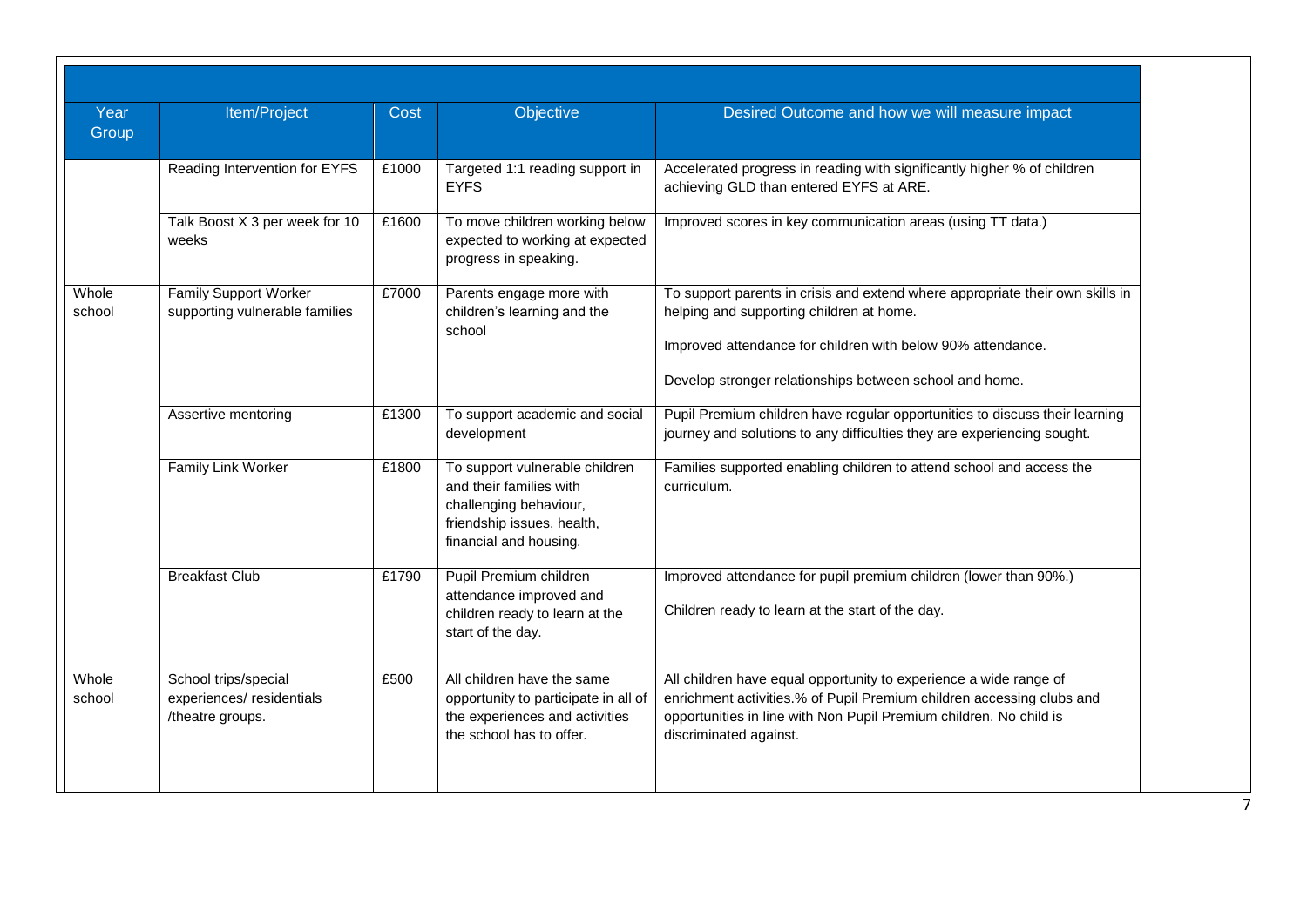| tuition | Whole class ensemble                    | £1400  | All children have the                                |                                                                                                                                                                                                                 |
|---------|-----------------------------------------|--------|------------------------------------------------------|-----------------------------------------------------------------------------------------------------------------------------------------------------------------------------------------------------------------|
|         |                                         |        | opportunity to experience<br>learning an instrument. | Pupil Premium children who wish to continue instruments beyond<br>initial trail funded to do so. Children learn that practising improves<br>performance. Children develop the discipline to practice regularly. |
|         | Hardship support- school<br>uniform etc | £1800  | Children have equal<br>opportunity within school.    | No child is discriminated against. No child feels different from their<br>peers. Children have equal access the curriculum.                                                                                     |
|         | Total                                   | £29940 |                                                      |                                                                                                                                                                                                                 |